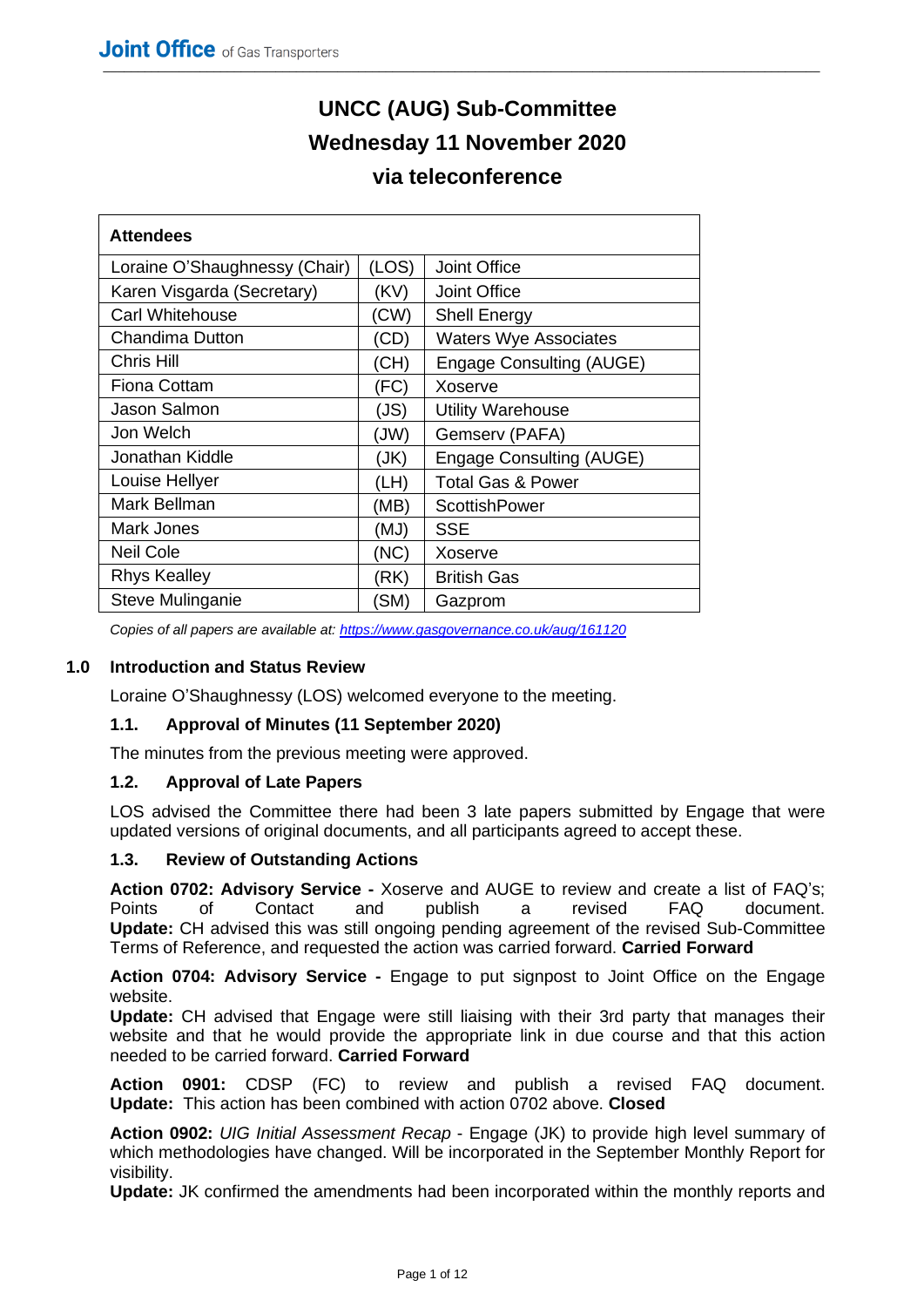that he had not received any feedback, so had understood the format met the requirements. This action was then closed. **Closed** 

**Action 0903:** Engage to discuss with DNV-GL with regards to Topic 060 - IGT Shrinkage, as to why they operated as they did and chose not to approach IGTs directly for their individual mains length

**Update:** JK confirmed that this action could now be closed in relation to the iGTs' interaction. **Closed** 

**Action 0904**: *Atmospheric Pressure Assumption* - On behalf of the Committee, Xoserve (FC) to request more information to be shared from DNV -GL with regards to the Temperature Study they had access to.

**Update:** FC said that she would contact DNV-GL and liaise with Engage on this matter. She explained that she believed it was a Networks permission issue and that clearly previously DNV-GL had those permissions in place. Steve Mulinganie (SM) asked if this was a time critical item as clearly accessing the relevant data that was required needed to be accessed in an expedient manner. FC requested this action was carried forward and she would investigate this matter. **Carried forward**

**Action 0905**: *Industry Issues* - Engage (CH) The Issues log is to be updated to include the joint Theft of Gas Modification 0734 and Modification 0711 and add in how the impact to COVID-19 has been handled.

**Update:** JK said this information was encompassed within the monthly report and that considerations were to be investigated in relation to the COVID-19 impacts, however these had not yet been quantified. The action was then closed. **Closed** 

**Action 0906:** *Draft Updates to Sub-Committee Terms of Reference* - Xoserve **(**FC) to provide an updated version of the AUG Sub-Committee Terms of Reference. This will then be published on thew Joint Office website Committee feedback will be requested.

**Update:** FC said that the Terms of Reference (ToR) had been updated and provided an overview of the changes (See item 4.0) and it was agreed that she would submit the ToR to the November UNCC meeting for approval and the action was then closed. **Closed** 

#### **2.0 AUG 2021/2022 Timeline**

The current Indicative AUG Timeline for Analysis Year 2020/21 can be found here: [www.gasgovernance.co.uk/augenex2122.](http://www.gasgovernance.co.uk/augenex2122)

#### **Summary of the Timeline and its progress is as follows:**

10 July 2020 Introduction meeting

11 September 2020 Early engagement meeting

| <u> 11 November 2020.</u> | <b>Extraordinary Meeting requested by Engage</b>                                             |
|---------------------------|----------------------------------------------------------------------------------------------|
| 01 January 2021           | Publication of the first draft AUG Statement                                                 |
| <b>15 January 2021</b>    | Walkthrough of the draft AUGS                                                                |
| 22 January 2021           | Deadline for Industry feedback                                                               |
| 12 February 2021          | AUG Sub-Committee meet to discuss Industry feedback                                          |
| 5 March 2021              | Publication of modified AUGS12 March 2021 AUG Sub-Committee meet<br>to discuss modified AUGS |
| 1 April 2021              | Publication of revised AUGS (if required)                                                    |
| 06 April 2021             | AUG Sub-Committee meet to discuss final AUGS                                                 |
| 15 April 2021             | Final AUGS is presented to UNCC                                                              |
| 01 October 2021           | Final AUGS effective date                                                                    |
|                           |                                                                                              |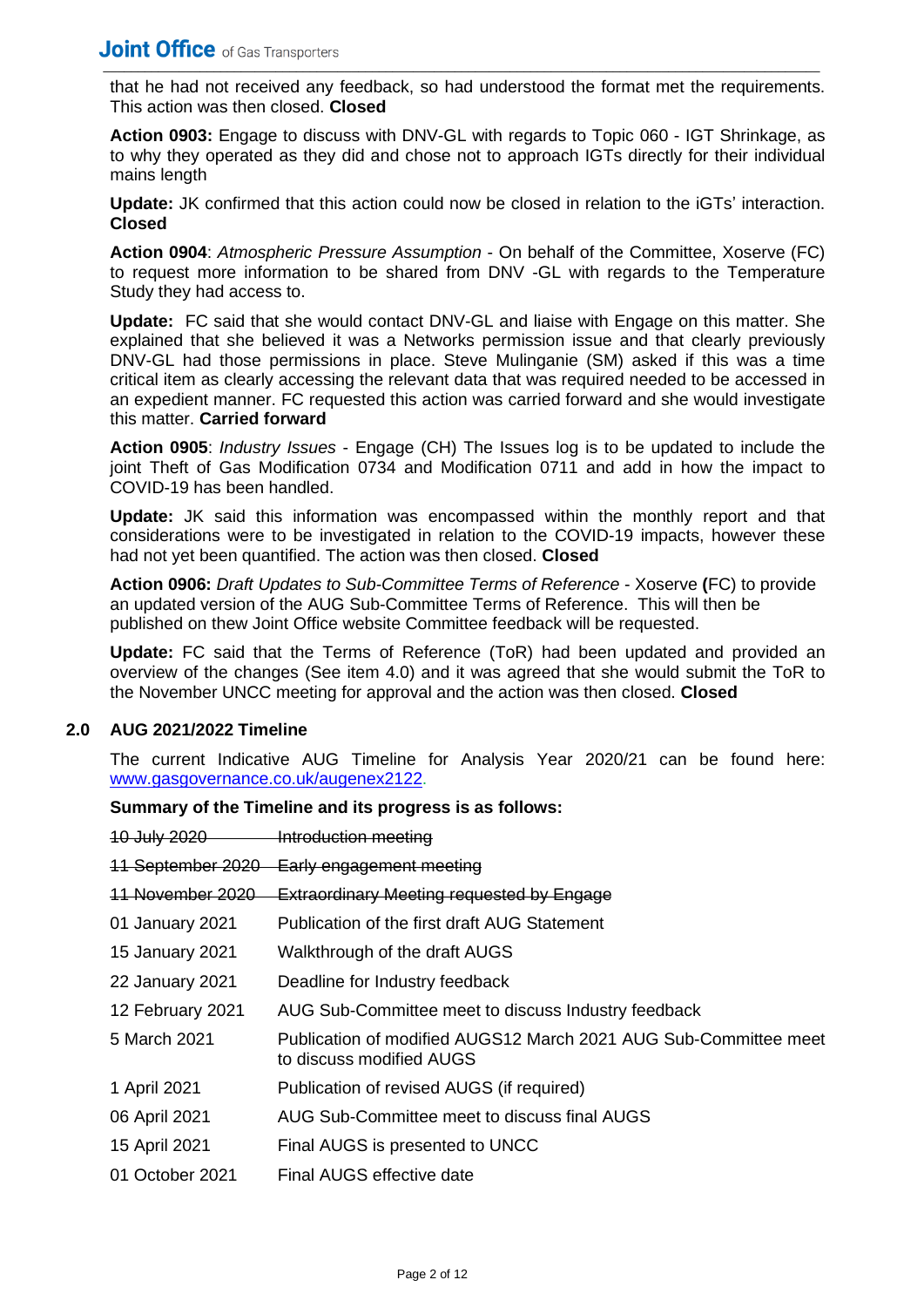#### **3.0 AUGE Approach and Considerations for 2021/2022**

#### **3.1. Latest view of data sources and availability of data**

Christian Hill (CH) and Jonathan Kiddle (JK) explained they had requested this meeting to provide more detail on the methodologies and current thinking on the contributors that they were using in relation to Unidentified Gas (UIG).

CH added that this was also to ensure transparency around the work that was being undertaken by the AUGE and he added that for the avoidance of doubt, they were not yet in a position to provide any information in relation to weighting factors as these were still being determined. CH said this would be provided to the stakeholders at the beginning of the New Year, in line with the process described by the AUGE Framework.

CH and JK then provided a high-level overview of the agenda and approach which encompassed the following areas; the latest status for the updated prioritised data request, the detailed investigation update, the update on the 6 existing contributors not under detailed investigation, the consumption forecast methodology and initial results, the innovation and Advisory Service Terms of Reference, and the next steps.

The presentation covered the following main topics, where there was interaction with Committee members, this has been captured within the minutes for each section of the presentation and full details can be found on the published presentation here: <https://www.gasgovernance.co.uk/aug/111120>

#### **Delivery Timeline**

CH highlighted that the AUGE is now at the Early Engagement Meeting within the timeline and explained the next step will be provision and publication of the draft AUG Statement by 01 January 2021.

#### **Updated Prioritised Data Request**

JK advised he had submitted the updated Prioritised Data Request to the CDSP on the 18 September 2020 and that the majority of the files had been delivered in October, however that some late delivery of files had led to delays in the analysis. JK said that the complete details of the data request had already been provided with the October monthly industry report.

#### **Calculation Methodology Recap**

JK provided a reminder that the calculation methodology will be a 'bottom up' calculation of the forecasted energy associated with each UIG contributors.

Within this methodology there would be an estimated total UIG which would be compared with individual contributors. JK added that a seasonal normal forecast of the consumption for the year for each LDZ would be calculated, which would be based on the AQ of sites and potential changes between class and EUCs. He explained the Weighting Factors for each matrix position would be calculated based on the aggregated forecasted UIG and the total forecasted consumption for that matrix position. He also made note that Modification 0711- Update of AUG Table to reflect new EUC bands had been catered for within the AUGE methodology. SM said that in relation to Modification 0711, would the methodology be broadened to encompass the impact of COVID-19 and the consumption data due to lockdown 1 & 2. JK confirmed that this impact was being looked at with regards to Domestic AQs and individual contributors as result of the increased demand from home working, but he added, these impacts were not yet known.

#### **Investigation Topics**

JK advised that the methodologies for the four contributors identified for detailed investigation were still in development and these were:

- Theft of Gas
- Consumption Meter Errors
- LDZ Meter Errors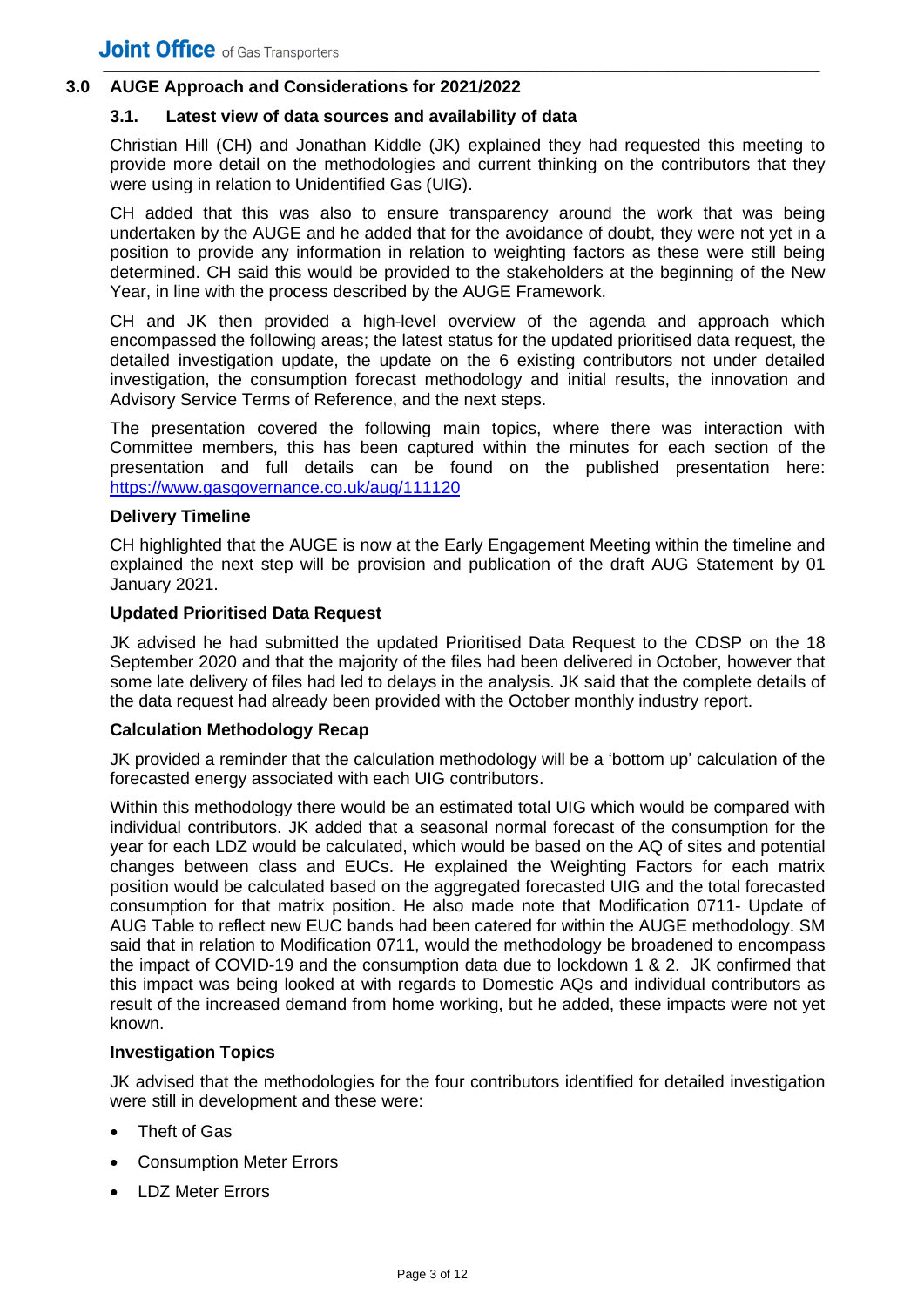#### • No Meter Read at Line in the Sand

JK explained some of the data, analysis and proposed methodology had now been updated and some specific detail was still in the evolving process.

#### 010 - Theft of Gas

JK explained that the data that had been received to date was the TOG data from CMS and the TRAS data with the additional fields, together with some sample ETTOS data sets, together with some theft information to help identify the split between SMART meter and traditional meters.

With regards to the Shipper proportions data for each TRAS theft that had been requested, it had become apparent due to the nature of the data that the AUGE could have been able to identify the participant from this anonymised data. JK said that he had initially requested the shipper for each TRAS theft and the shipper proportions to be provided anonymised. However due to the nature of the data Engage would be able to identify a market participant from this data. JK clarified that as Engage will not be able to follow to the previous methodology used by the previous AUGE which had used a 'balancing factor and was assumed to almost exclusively contain undetected theft, Engage had had to use a 'bottom up' approach with regards to the total value of theft of gas.

JK explained that the Modification 0734 - Reporting Valid Confirmed Theft of Gas into Central Systems, could take account of unreported Theft of Gas, and there was potential evidence that theft was still detected but not reported. JK said that until the Modification was implemented, that this would be kept as a line item. SM said that was a sensible approach.

#### **Analysis**

JK explained that the theft was made up of Reported Theft, Unreported Theft and Undetected Theft and overviewed the schematic which detailed the sub types of gas theft. Within the section of Undetected Theft a lengthy general discussion took place in relation to some of the terminology and wording used in this section, and it was agreed that as this information would be in the public domain that this should be amended. JK agreed to make these alterations and it was agreed the wording would be amended to 'un-controllable and controllable gas'.

**New Action 1101:** Engage (JK) to amend the wording in the Type of Theft table in relation to Undetected Theft.

JK provided an overview of the TOG and TRAS confirmed theft of gas data as described in the schematic and explained that all of the TOG data would go into settlement, but that this was not the case in relation to the TRAS data. JK said regarding the LDZ data there were no specific identifiable trends associated to the LDZs.

JK said that based on the theft size, Engage had calculated that unreported theft was 30% of the identified theft for the target year and that they had estimated that 20% of the theft may be being detected by suppliers but not entered into either TRAS or TOG. He added that AUGE's unreported theft estimate for the target year was 34 GWh and that they had assumed this would not enter settlement and therefore would apportion it by previously unreported theft. SM asked if, and when, the Modification 0734 - Reporting Valid Confirmed Theft of Gas into Central Systems was implemented would this impact and eliminate the 34 GWh. JK said that even if the Modification was implemented it would not necessarily remove everything, and SM said if a supplier did not make as claim on the incentives, would this be split on the 34 GWh, JK said yes but added that any incentive schemes were out of the Engage scope.

JK proceeded to move through the other Theft of Gas areas and drew attention to specific areas of interest, as and when applicable. Within the Recap slide he overviewed the proportion of theft by type of theft and noted that Reported and Unreported Theft presented a 2-2/5% of proportion and the Undetected Theft presented a 97.-98% proportion. In relation to the splitting area, JK said that the previous methodology used the detected TRAS thefts to split the undetected theft, however he explained that Engage were investigating other potential methodologies to split the undetected theft into matrix positions for the target year, and that these would be included in the statement in due course and updates will be provided in the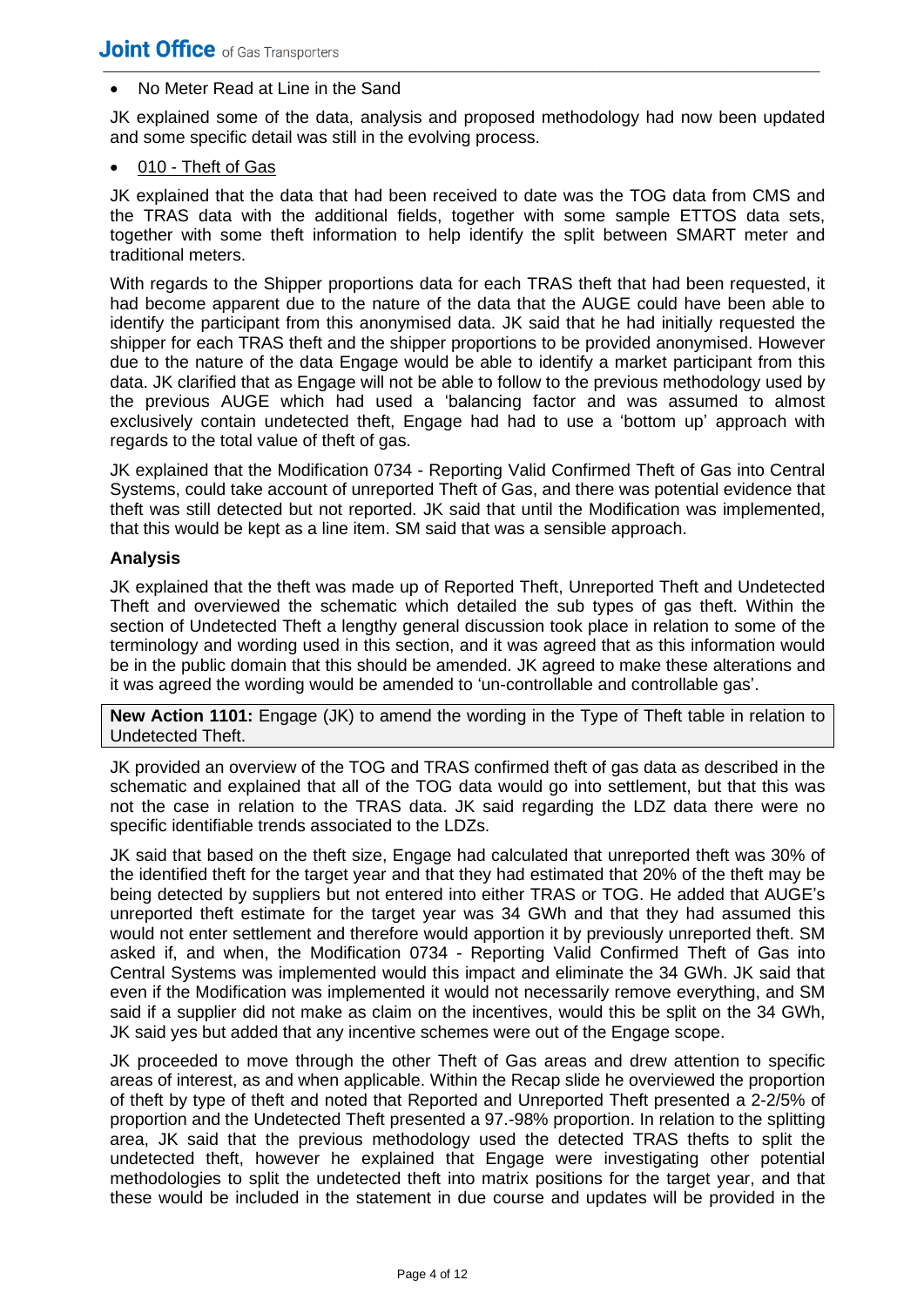monthly reporting. JK explained a potential industry issue was in relation to the change to theft arrangements due to Ofgem's REC v1.1 consultation, which has been added to their Industry Issues Log. SM said that he could help Engage as he was a SPAA representative and was also involved in REC and that he would be happy to liaise in order to obtain the necessary data that would be required for next year. JK said that would be very appreciated.

**New Action 1102:** Engage (JK) and Gazprom (SM) to liaise in relation to obtaining data for next year from SPAA and REC v1.1. consultation.

#### 040 – Consumption Meter Errors

JK advised that new data had been received from the Office for Product Safety and Standards and that new contributor had been identified. JK had spoken to BEIS regarding the summary of a disputed meter accuracy test for Domestic, Commercial and Industrial sites. JK said that further data was expected from Xoserve in relation to meters errors.

#### **Analysis**

JK provided an overview of the In-Service testing schematic, which showed the results from 2017 – 2019 and he said the annual In-Service Testing scheme (IST) assessed the conformity of MID approved domestic type meters (i.e. U6/G4/E6) against the legal requirements and the meters were sampled at 3 year intervals although, to date, Engage only had data from the first (i.e.3 year) and second (i.e. 6 year) sampling period.

In relation to the Domestic sized In-service meter testing results JK said they were using the rate at 0.2 Qmax and that on average meters were under recording by 0.17%. JK added that the average error was 0.05% for the domestic type Ultrasonic sites and 0.23% for the domestic type Diaphragm sites with no yearly change. He noted that no results had been provided for the same manufactured year, and the results for 2020 had been delayed until December 2020. JK overviewed the Dispute Meter Testing schematic and explained that Engage had received meter testing for 2019 for the domestic and the previous 3 years for the commercial and industrial data.

JK then provided a high-level overview of the types of meter analysis, regarding the types of meters and numbers of meters installed and this information will be considered within the Engage calculations.

JK explained the proposed methodology – built in bias would be undertaken as detailed below:

- To calculate the UIG associated with this contributor, we will apply the relevant meter percentage to the forecasted consumption for each meter type for each LDZ matrix position
- The error rate will be applied to each meter type and is not applied differently based on age of the meter, the AQ of the site or where it was installed
- The meter type consumption estimation will consider an estimate of the types of meters that will be installed
- Initial estimates based on current meter populations by AQ is 650 GWh. This will change for the forecast year

JK said concerning the AQ 650 GWh, this would be split in the monthly reports and that he would include this area.

#### **New Action 1103:** Engage (JK) to provide the split of the AQ 650 GWh into the monthly reports.

JK advised that he was awaiting the faulty meter error data in order to investigate if the sites with meter errors had consumption adjustments to take account of the fault, and likewise the meter accuracy reports from BEIS were for a limited biased population, so it was hard to accurately extrapolate the data to the whole population.

JK then overviewed the various areas of extremes of use specifically regarding the AQ versus hours for EUC02 BND. He added that it was not his intention to use the previous methodology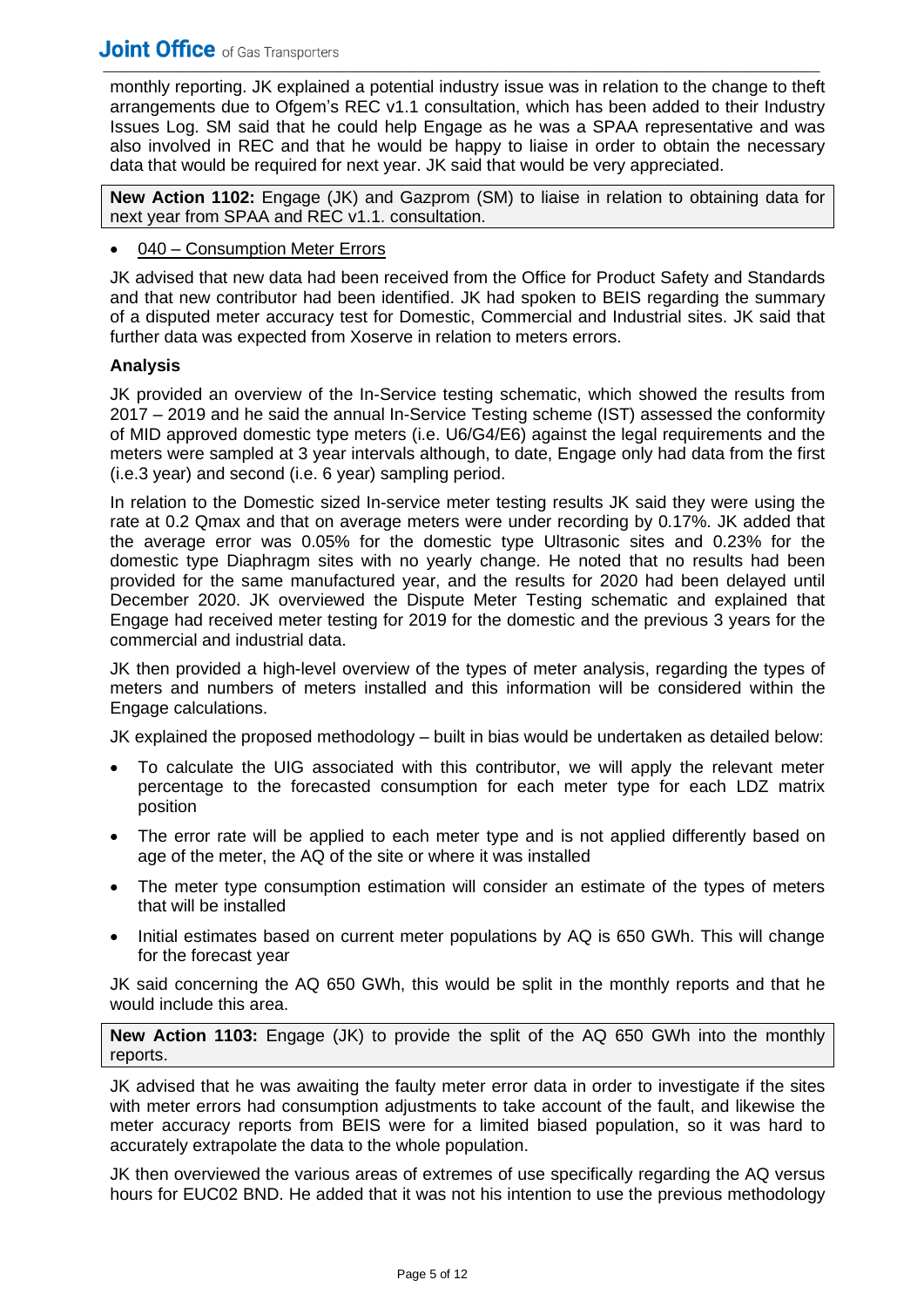to calculate UIG associated with extreme use, as he expected this to have a minimal effect on his UIG calculations.

• 050 – Meter Errors at LDZ Input

#### **Analysis**

JK gave an overview of the initial results and said the average yearly error associated to the LDZ input meters over the last 5 years was 25 GWh and the estimate of UIG was 2.5 GWh, he explained this had been split equally between all sites based on the proportion of forecast energy throughput.

090 – No Meter Read at Line in the Sand

JK presented initial findings on sites with no meter read. He said the sites with no read populations, showed an average reduction from the previous reports of approximately 10% and the majority of sites were still in 01BPD and 01BNI, with the largest volume in 01BND and 09B.

SM questioned the value at risk amount in the schematic graphs. Fiona Cottam (FC) explained that there was a mixture of different classes and some sites were over the Class 1 threshold and that this was might not show very well within the PARR Reports, as the PARR reported on % of sites. She said that if a site was overdue for a meter a reading by 3 months', then this would be running on D-7 estimates. FC agreed to investigate and raise the individual sites with the relevant Shippers, and offer to support to resolve these sites.

**New Action 1104:** Xoserve (FC) to discuss with the Performance Assurance Committee (PAC) the review of the PARR Report to include sites with no meter read for 3 years and high AQs.

**New Action 1105:** Xoserve (FC) to engage with the Shippers/Advocates to investigate the lack of meter reads at sites with an AQ above 58.6m kWh and provide root cause data.

LOS said she would talk to the Chair of PAC to arrange to get an agenda item added to the next PAC meeting in December 2020 with the title of: *No Meter Read at Line in the Sand, 01BNP, 01BNI and 09B.*

**New Action 1106:** Joint Office (LOS) to speak with PAC Chair and arrange to get a new agenda item added to the December 2020 meeting agenda: '*No Meter Read at Line in the Sand, 01BNP, 01BNI and 09B'.*

JK advised that he had investigated the EUC trends within an LDZ, SO – 01B and NT -01B to see if that was a potential source of the error rate and that these trends excluded the AQ of sites with no read.

He said the initial AQ correction factors findings showed there were 1,167 AQ correction in 2020 for sites with no read, this has reduced the AQs by 68GWh. There were corrections that increased and decreased the AQ. In a few cases the reason was due to a tolerance change, with the majority being down to a change in plant use. One single AQ correction changed the AQ by 54 GWh. JK stated that any incorrect reduction could lead to an underestimate of UIG associated with sites with no read

SM said was there any risk concerning Modification 0736/A - Clarificatory change to the AQ amendment process within TPD G2.3. JK said that the Modification did not cover this area and added that any site not read would follow the normal industry AQ read process, and if there was any change outside the normal process, then there would be an impact on UIG. JK said he would investigate this area further in relation to the Modification.

**New Action 1107:** Engage (JK) to investigate consequences of reduced AQs and impacts on data for domestic and non-domestic in relation to Modification 0736/A - Clarificatory change to the AQ amendment process within TPD G2.3.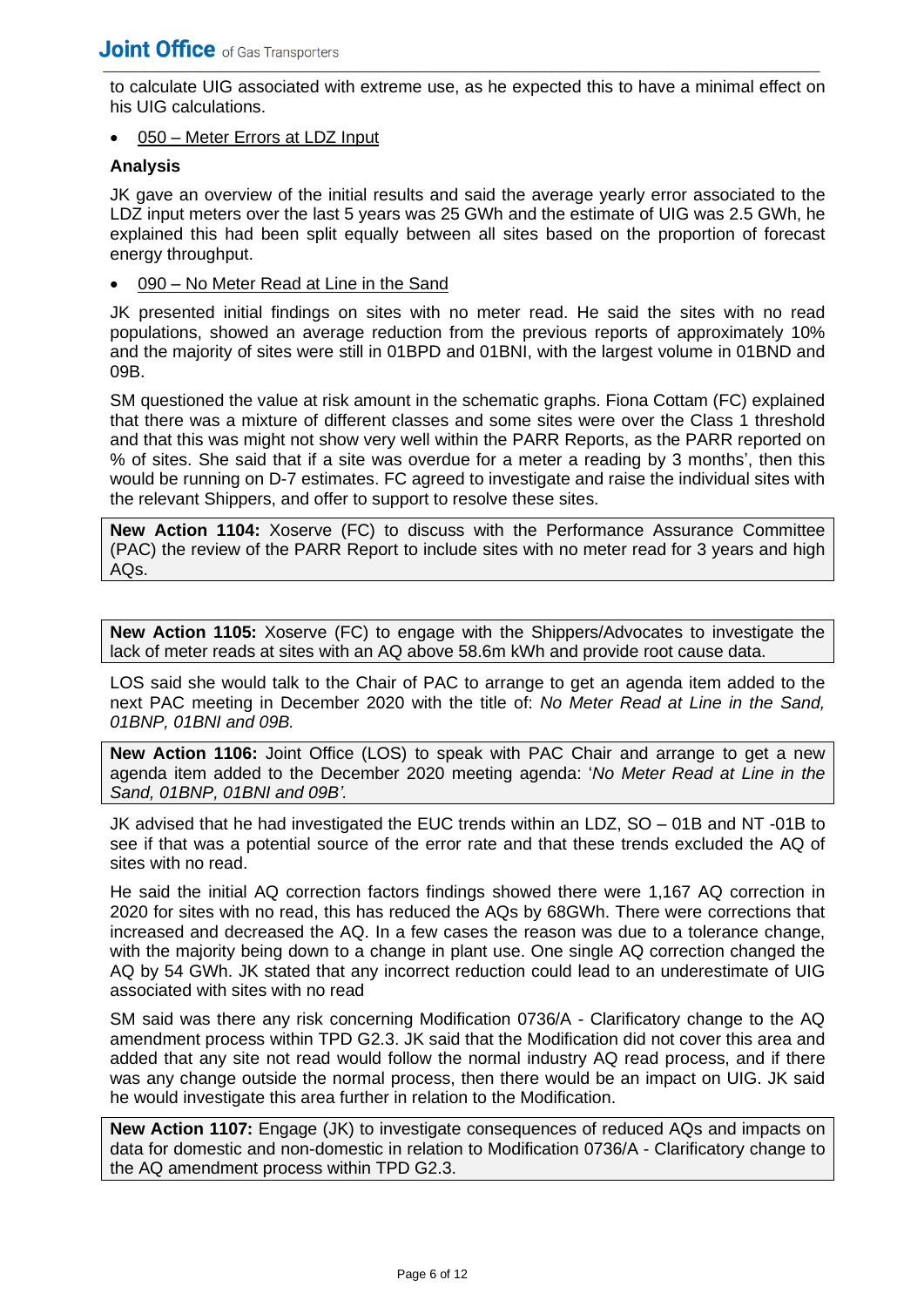JK advised that there would be UIG associated with this contributor and that an estimate of the UIG would be calculated based on the forecast reconciliation percentages and an AQ error factor based on AQ changes and other factors; read rejections, AQ corrections and failed must reads.

#### **Existing Contributors**

JK advised that a validation process had now been undertaken and a new model had subsequently been produced.

#### 020 - Unregistered Sites

JK said the methodology calculated an estimated offtake for unregistered sites for the forecast year based on the current trends of unregistered sites, back billing rules and whether there was any evidence of offtake before the meter was installed

He advised the main difference between the Engage method and the previous method was the calculation of the proportion of the sites that were back billed or used gas, before they were registered, and that Engage do not amend the AQ of any site. He said that there was one confirmed unregistered site in EUC09 this year which was previously creating UIG.

#### 025 - Shipperless Sites

JK advised the methodology calculated the estimated consumption of SSrP Shipper Specific rePort and Passed To Shipper (PTS) Shipperless sites that were not back billed and likely to be consuming gas but not registered in the forecast year. This was calculated based on historical trends by EUC band. He explained the proportion of Shipperless sites that were likely to be connected was calculated for each EUC based on the connection details from the last 3 years. The PTS proportion was 41% where the population was greater than 1 and the SSRP proportion was 48% for EUC band 1 and 41% for EUC bands 2 to 6

020 and 025 – Unregistered and Shipperless Sites

JK advised the calculated UIG for Unregistered and Shipperless sites had currently been estimated to be 125 GWh. This was to then be split between the bands that created them. He added that the differences from previous estimates were due to the proportion that had been calculated to be back billed and the unregistered site in EUC 09. JK said these results would be investigated to check whether there had been any back billing.

SM said that regarding EUC09 there was a very large proportion of the volume on one site and that would become an issue if it became unregistered. JK said there were no other EUC Bands in the orphaned list and less than 12 months' which could be unregistered as well and so this could not be excluded from the data set. FC said that Xoserve were aware of this large site and investigations were taking place to check whether there had been any back billing on this site.

#### • 060 - IGT Shrinkage

JK explained that in order to calculate the IGT shrinkage volume, the leakage rates from the National Leakage Test were multiplied by the length of mains that would be live for the forecast year. He said to calculate the total energy, the volume would need to be multiplied by the CV to derive the energy volume for the whole network. This energy was then split between each matrix position on the basis of AQ proportion.

JK noted he was presently waiting for the length of main data and pipe type from the IGTs and their forecast (rather than the DN mapping system) which had been expected in the last week of October and was now due to be sent once they had received payment for collating the data.

#### • 070 - Atmospheric Pressure Assumption

JK explained the methodology for this topic was similar to what the previous AUGE had used previously, and the methodology used the weather station and altitude data to determine two pressure variances, one based on altitude and the other on weather station data. He explained these pressure variances were then used to calculate energy error factors, which were applied to two subsets of forecast LDZ throughput to determine LDZ UIG. One set was for the sites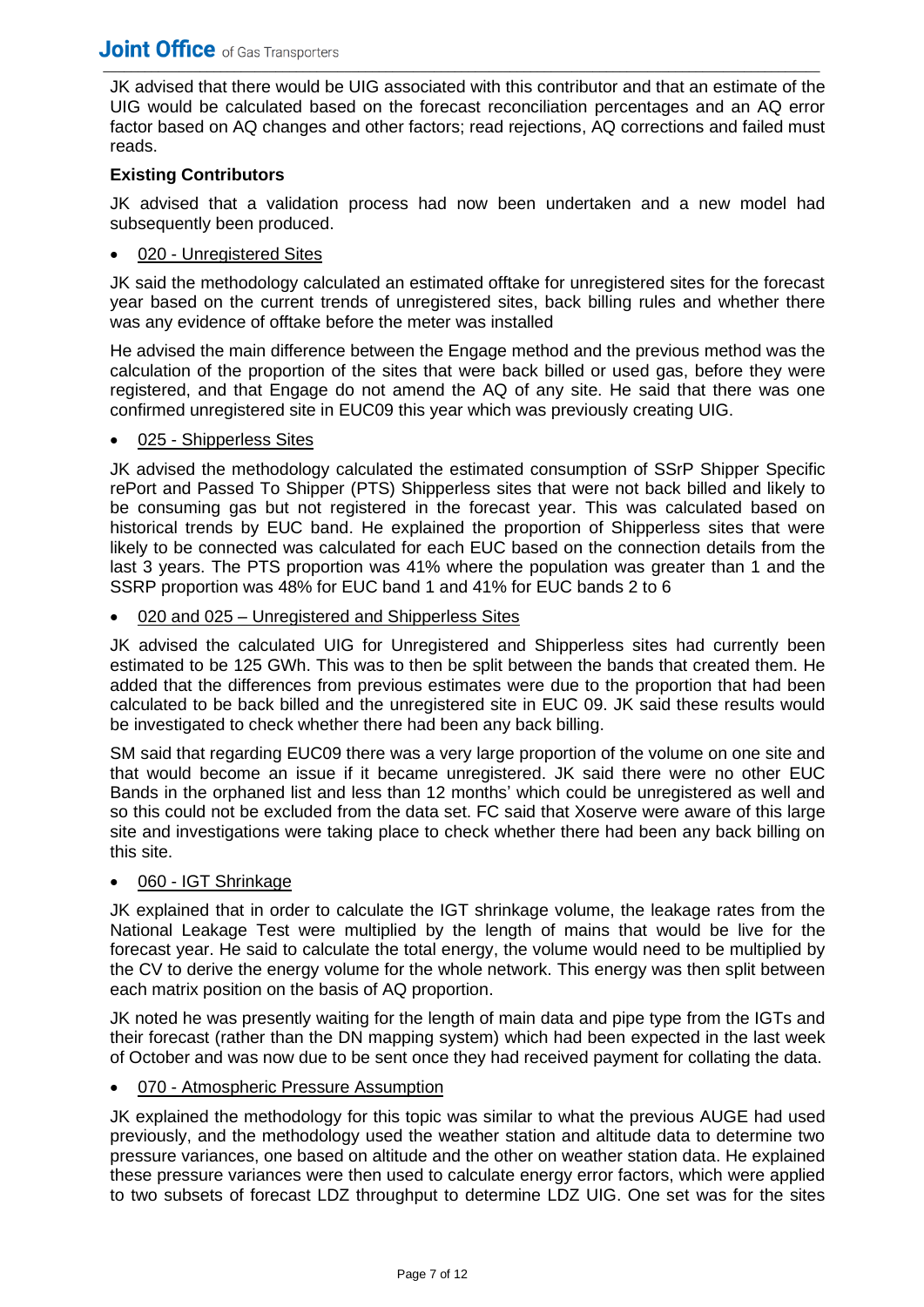#### **Joint Office** of Gas Transporters \_\_\_\_\_\_\_\_\_\_\_\_\_\_\_\_\_\_\_\_\_\_\_\_\_\_\_\_\_\_\_\_\_\_\_\_\_\_\_\_\_\_\_\_\_\_\_\_\_\_\_\_\_\_\_\_\_\_\_\_\_\_\_\_\_\_\_\_\_\_\_\_\_\_\_\_\_\_\_\_\_\_\_\_\_\_\_\_\_\_\_\_\_\_\_\_\_\_\_\_\_\_\_\_

that have the standard correction factor and the other was for all sites that do not have equipment that considers pressure changes. JK noted the LDZ UIG was then aggregated to derive the contributor UIG, he added that any site with equipment that corrects for changes in pressure installed does not generate UIG in relation to this contributor, so sites with site specific correction factors only receive the weather station pressure adjustment.

SM said that he would appreciate more clarification on this topic to highlight any unusual areas, which in turn, would greatly assist his analysts in house at Gazprom, when they began to look at the data. JK said he would provide further specific information.

#### • 080 - Average Temperature Assumption

JK advised that the initial results had calculated the total estimated UIG associated with the temperature assumption to be 1,302 GWh, which he admitted was twice as much as last year. He noted there were some matrix positions that could create negative UIG as the meters were inside and therefore the temperature had been identified to be higher than the static factor provided in the thermal regulations. He again reiterated the majority of the EUC Band 09 UIG was down to one site with a standard correction factor and no corrective equipment fitted.

SM said this needed further investigation as to why this figure was double to last year and JK said they had used the same data as the previous AUGE, however they were not able to see the formulas/calculations or workings as to how they had arrived at the end figures. FC said that again this could be down to a data permissions area, but she added that every service provider would be approaching the analysis in a different way. SM said he understood that, but the scale of change was huge, and this was a concern, especially as there was no reason for the doubling of this figure. CH said that presently they were unable to do a comparison 'like for like' exercise and FC reiterated she would investigate the data permissions to obtain the data and calculations method, and JK said then he would be able to re-model the data.

#### • 100 - Large Sites with Incorrect Correction Factors

JK explained the estimated UIG energy associated with the 30 sites with too low correction factors sites was 413 MWh, and there were still approximately 1,500 sites with a standard correction factor with the estimate of UIG being 2,416 GWh. He explained these results were in essence skewed by one site in, NO EUC09 which did not have a corrector and site-specific correction factor and one site was in WS EUC 06 where the LDZ had a very large average correction factor. FC advised that processes introduced by Modification 0681S (Improvements to the quality of the Conversion Factor values held on the Supply Point Register) would not be able to correct all the sites above the 732,000 kWh threshold, where the site had never had a site specific conversion factor.

JK reiterated that Engage had calculated the initial results for five of the six contributors, and some validation of the results was still outstanding that would be addressed in due course. He added that once the IGTs had provided the mains length and pipe type then this contributor would be calculated and encompassed within the November monthly report.

#### • Total UIG Estimate

JK advised that Engage combined the UIG, UGR and offline adjustments split to the supply month and that this information would provide the 12-month UIG position in relation to rolling and percentage wise prior to producing the factors. He added this information would be used to provide sense check of the 'bottom up' methodology of the calculation of the UIG.

#### • Consumption forecast process

JK provided an overview of the schematic graphs that depicted the identified trends for 01BND Class 3 & 4 forecast and the EUC09 Trend. JK advised that this was raw data and it was looking at the factors and consumption, and that it might need to be further amended, once the correction factors were in-line with the weighting factors, which would show how the market reacts to the weighting factors, and he said that the previous AUGE had not included the method.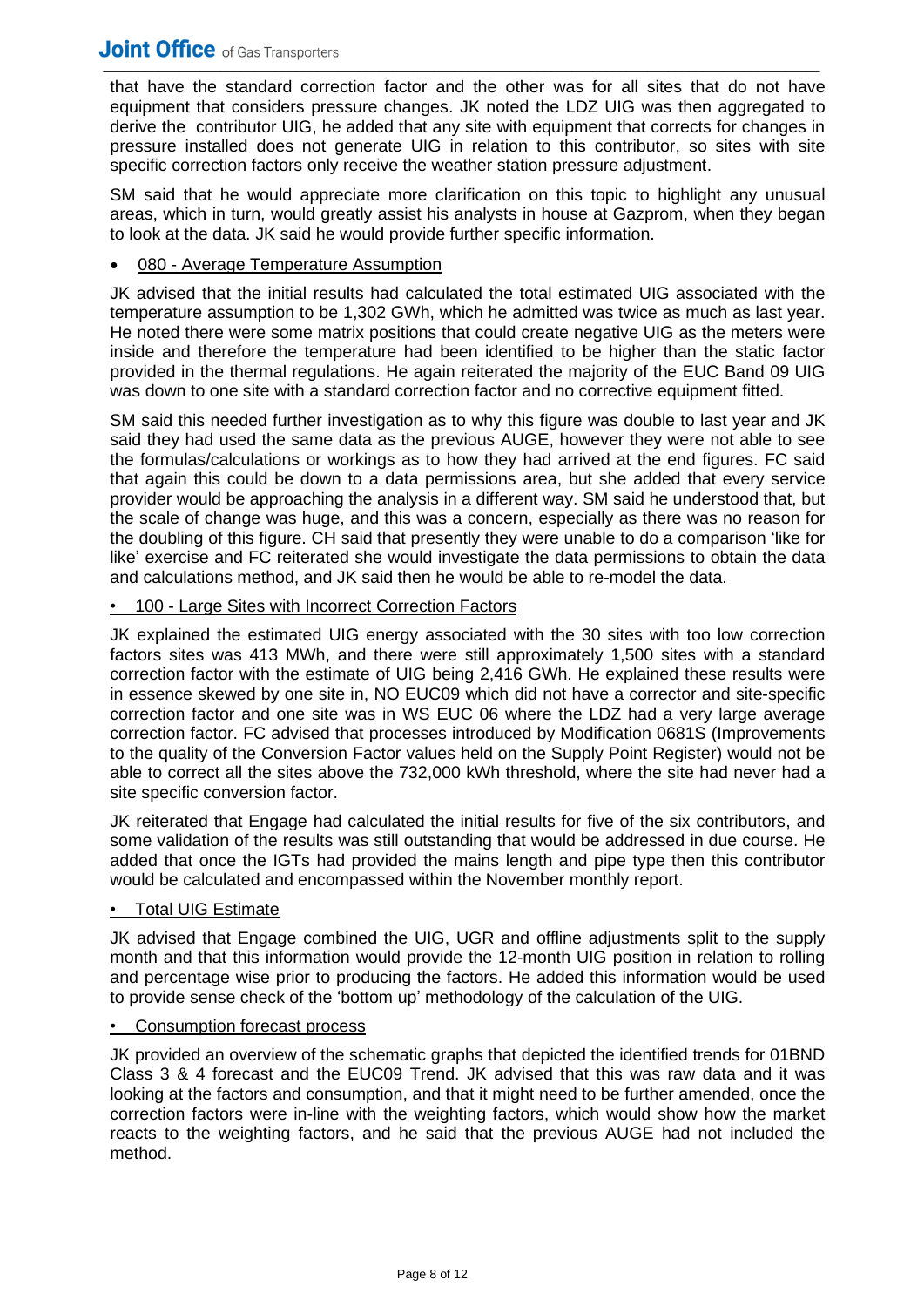A lengthy general discussion then took place and many of the Committee participants were not comfortable with this approach, as they felt this was not transparent, and the change in weighting factors could influence overall behaviours and subsequently drive parties back to Class 4.

CH said that Engage had adopted a different approach from the previous AUGE who had come from an engineering background, whereas both JK and CH had come from a previous Shipper background. CH and JK both said clearly they would be led by the industry as to the best approach and that perhaps this could be an approach in future years, as they understood from a timing aspect this was not an appropriate avenue to proceed down presently.

#### • Innovation and Advisory Service

CH gave an update to the innovation timeline as below:



#### **4.0 Draft Updates to Sub-Committee Terms of Reference**

FC provided an overview to the track changes of the Terms of Reference Section 1.3, and the Committee agreed that the revised Terms of Reference should be submitted to the November 2020 UNCC.

**New Action 1108:** Xoserve (FC) to submit the final Terms of Reference to the November 2020 UNCC for approval.

#### **5.0 Next Steps**

In summarising the next steps, CH thanked the Committee for agreeing to attend this extraordinary meeting and all participants confirmed it had been a valuable and useful meeting.

CH then advised the following:

- The draft AUG Statement, including the draft AUG Table, will be provided to the AUG Sub-Committee by the end of December following prior review by the CDSP. This will be formally presented to industry at the January AUG Sub-Committee Meeting.
- Responses to the draft AUG Statement will be required by the middle of February.
- Engagement with stakeholders will continue throughout the process, we can be reached at any time by contacting us at [auge@engage-consulting.co.uk.](mailto:auge@engage-consulting.co.uk)

#### **Summary of the Timeline is as follows:**

10 July 2020 Introduction meeting

11 September 2020 Early engagement meeting

11 November 2020 Extraordinary Meeting requested by Engage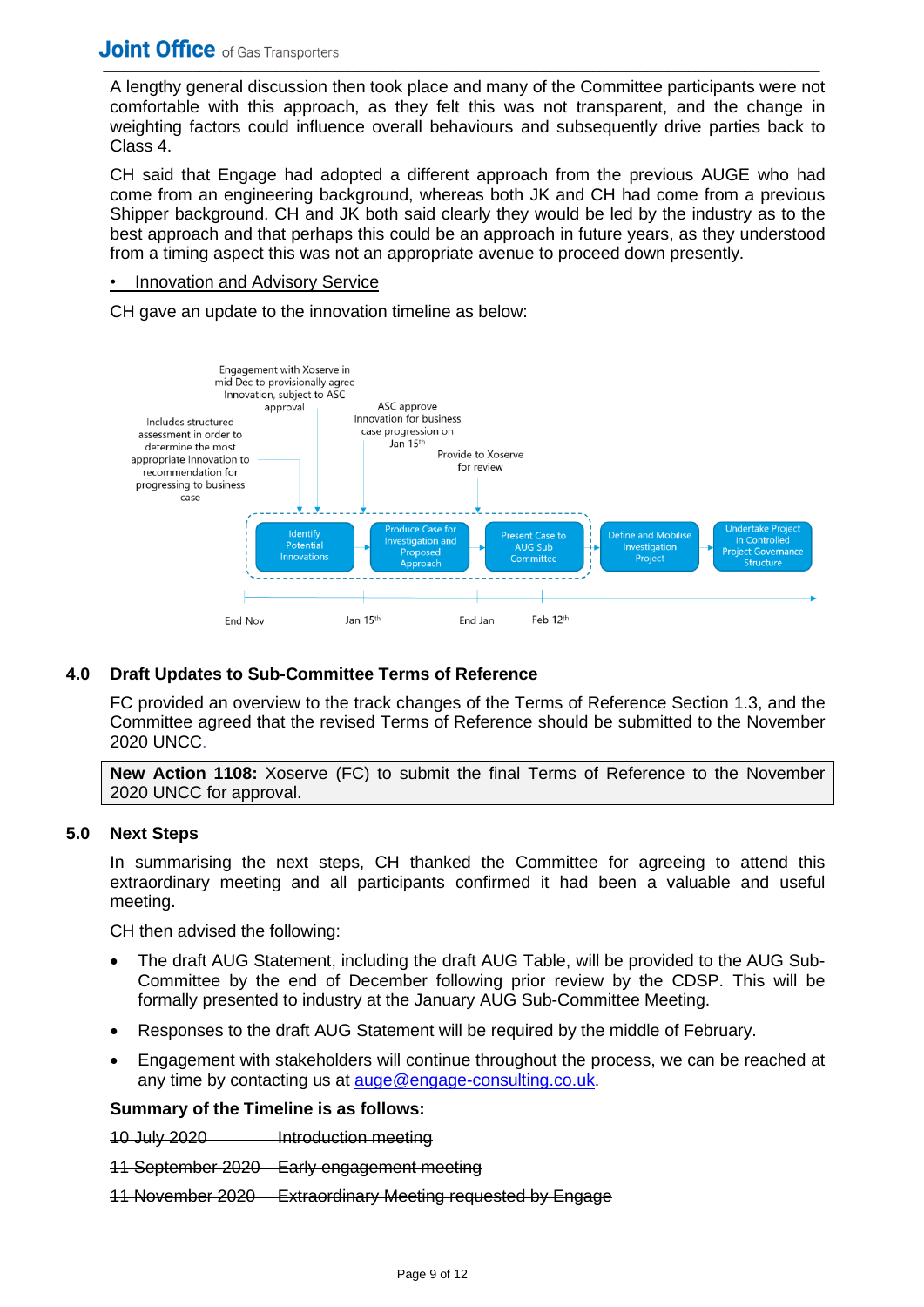| 01 January 2021  | Publication of the first draft AUG Statement                                                 |
|------------------|----------------------------------------------------------------------------------------------|
| 15 January 2021  | Walkthrough of the draft AUGS                                                                |
| 22 January 2021  | Deadline for Industry feedback                                                               |
| 12 February 2021 | AUG Sub-Committee meet to discuss Industry feedback                                          |
| 5 March 2021     | Publication of modified AUGS12 March 2021 AUG Sub-Committee meet<br>to discuss modified AUGS |
| 1 April 2021     | Publication of revised AUGS (if required)                                                    |
| 06 April 2021    | AUG Sub-Committee meet to discuss final AUGS                                                 |
| 15 April 2021    | Final AUGS is presented to UNCC                                                              |
| 01 October 2021  | Final AUGS effective date                                                                    |

#### **6.0 Any Other Business**

FC said that she wanted to thank the Joint Office Team for scheduling this extra meeting at short notice and for providing the necessary pre/during and post meeting support.

#### **7.0 Diary Planning**

*Further details of planned meetings are available at:* <https://www.gasgovernance.co.uk/events-calendar/month>

| <b>Time/Date</b>                 | <b>Venue</b> | <b>AUG Sub-Committee Agenda</b> |
|----------------------------------|--------------|---------------------------------|
| 10:00<br>Friday 15 January 2021  | <b>TBC</b>   | Walkthrough of the draft AUGS   |
| 10:00<br>Friday 12 February 2021 | <b>TBC</b>   | Discuss Industry feedback       |
| 10:00<br>Friday 12 March 2021    | <b>TBC</b>   | <b>Discuss Modified AUGS</b>    |
| 10:00<br>Tuesday 06 April 2021   | <b>TBC</b>   | Discuss final AUGS              |

### **Action Table (as at 11 November 2020)**

| <b>Action</b><br><b>Ref</b> | <b>Meeting</b><br><b>Date</b> | <b>Minute</b><br><b>Ref</b> | <b>Action</b>                                                                                                                         | Owner                             | <b>Status</b><br><b>Update</b>   |
|-----------------------------|-------------------------------|-----------------------------|---------------------------------------------------------------------------------------------------------------------------------------|-----------------------------------|----------------------------------|
| 0702                        | 10/07/20                      | 4.0                         | Advisory Service - Xoserve and AUGE to review<br>and create a list of FAQ's; Points of Contact and<br>publish a revised FAQ document. | CDSP (FC<br>and<br>Engage<br>(CH) | <b>Carried</b><br><b>Forward</b> |
| 0704                        | 10/07/20                      | 4.0                         | Advisory Service - Engage to put signpost to Joint<br>Office on the Engage website.                                                   | Engage<br>(CH)                    | <b>Carried</b><br><b>Forward</b> |
| 0901                        | 11/09/20                      | 1.3                         | CDSP (FC) to review and publish a revised FAQ<br>document                                                                             | Xoserve<br>(FC)                   | <b>Carried</b><br><b>Forward</b> |
| 0902                        | 11/09/20                      | 3.0                         | Initial Assessment Recap<br>UIG Initial<br>UIG<br>$\blacksquare$<br>Assessment Recap - Engage (JK) to provide high                    | Engage                            | <b>Closed</b>                    |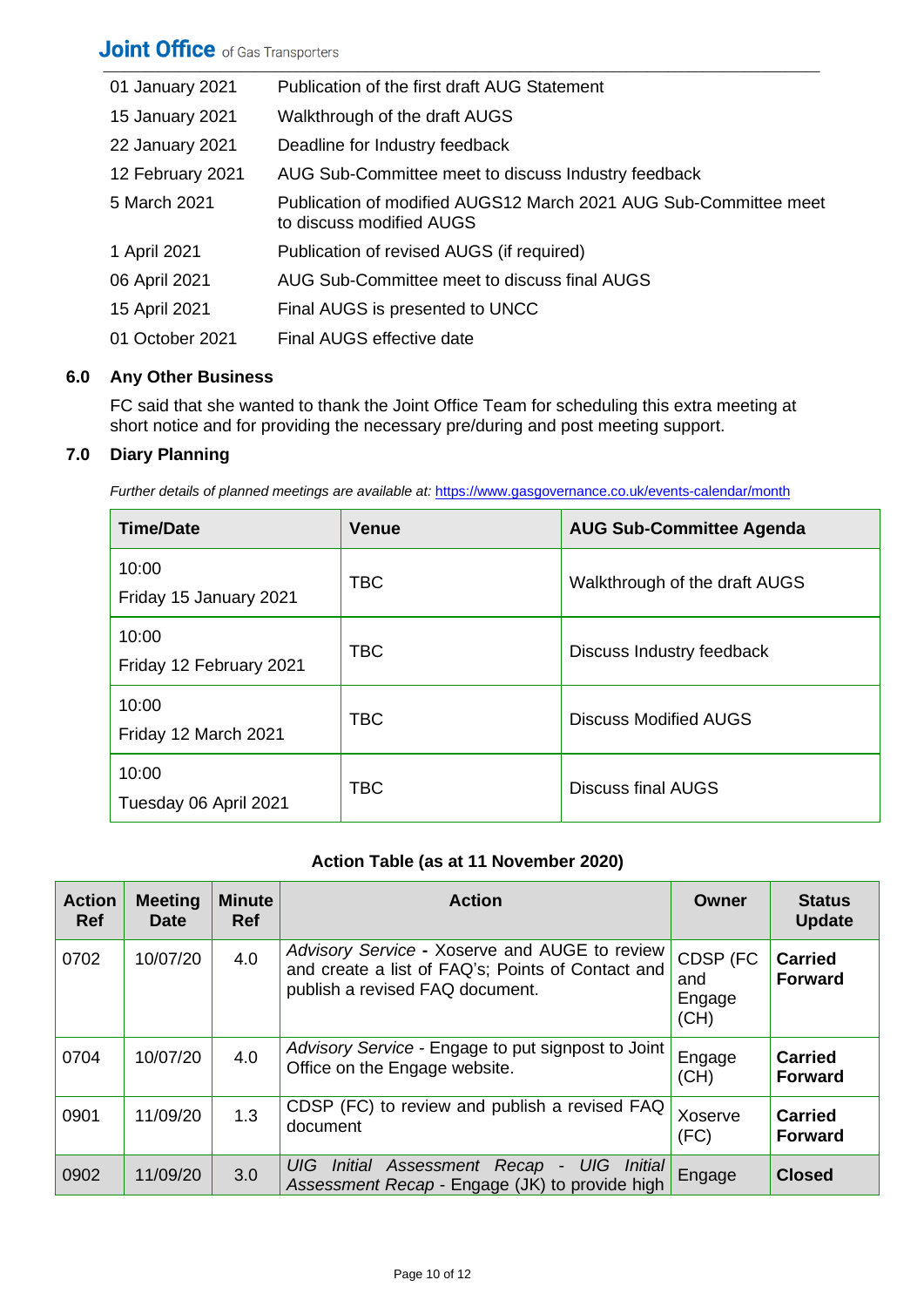| <b>Action</b><br><b>Ref</b> | <b>Meeting</b><br><b>Date</b> | <b>Minute</b><br><b>Ref</b> | <b>Action</b>                                                                                                                                                                                                                                                                                            | <b>Owner</b>          | <b>Status</b><br><b>Update</b> |
|-----------------------------|-------------------------------|-----------------------------|----------------------------------------------------------------------------------------------------------------------------------------------------------------------------------------------------------------------------------------------------------------------------------------------------------|-----------------------|--------------------------------|
|                             |                               |                             | level summary of which methodologies have<br>changed. Will be incorporated in the September<br>Monthly Report for visibility.                                                                                                                                                                            | (JK)                  |                                |
| 0903                        | 11/09/20                      | 3.0                         | IGT Shrinkage - Engage (CH/JK) to discuss with<br>DNV-GL with regards to Topic 060 - IGT<br>Shrinkage, as to why they operated as they did<br>and chose not to approach IGTs directly for their<br>individual mains length                                                                               | Engage<br>(CH/JK)     | <b>Closed</b>                  |
| 0904                        | 11/09/20                      | 3.0                         | Atmospheric Pressure Assumption - On behalf of<br>the Committee, Xoserve (FC) to request more<br>information to be shared from DNV-GL with<br>regards to the Temperature Study they had<br>access to. SM suggested the Committee request<br>(Xoserve) to establish the Temperature Study<br>Report data. | Xoserve<br>(FC)       | <b>Carried</b><br>forward      |
| 0905                        | 11/09/20                      | 3.0                         | Industry Issues - Engage (CH) The Issues log is<br>to be updated to include the joint Theft of Gas<br>Modification 0734 and Modification 0711 and add<br>in how the impact to COVID-19 has been handled                                                                                                  | Engage<br>(CH)        | <b>Closed</b>                  |
| 0906                        | 11/09/20                      | 4.0                         | Draft Updates to Sub-Committee Terms of<br>Reference - Xoserve (FC) to provide an updated<br><b>of</b><br>version<br>the<br>AUG Sub-Committee Terms of Reference.<br>This<br>will then be published on thew Joint Office<br>website Committee feedback will be requested                                 | Xoserve<br>(FC)       | <b>Closed</b>                  |
| 1101                        | 11/11/20                      | 3.0                         | Engage (JK) to amend the wording in the Type of<br>Theft table in relation to Undetected Theft.                                                                                                                                                                                                          | Engage<br>(JK)        | <b>Pending</b>                 |
| 1102                        | 11/11/20                      | 3.0                         | Engage (JK) and Gazprom (SM) to liaise in<br>relation to obtaining data for next year from SPAA<br>and REC v1.1. consultation.                                                                                                                                                                           | Engage<br>(JK)        | <b>Pending</b>                 |
| 1103                        | 11/11/20                      | 3.0                         | Engage (JK) to provide the split of the AQ 650<br>GWh into the monthly reports.                                                                                                                                                                                                                          | Engage<br>(JK)        | Pending                        |
| 1104                        | 11/11/20                      | 3.0                         | Xoserve (FC) to discuss with the Performance<br>Assurance Committee (PAC) the review of the<br>PARR Report to include sites with no meter read<br>for 3 years and high AQs.                                                                                                                              | Xoserve<br>(FC)       | Pending                        |
| 1105                        | 11/11/20                      | 3.0                         | (FC)<br>Xoserve<br>to<br>with<br>engage<br>the<br>Shippers/Advocates to investigate the lack of<br>meter reads at sites with an AQ above 58.6m<br>kWh and provide root cause data.                                                                                                                       | Xoserve<br>(FC)       | Pending                        |
| 1106                        | 11/11/20                      | 3.0                         | Joint Office (LOS) to speak with PAC Chair and<br>arrange to get a new agenda item added to the<br>December 2020 meeting agenda; 'No Meter Read<br>at Line in the Sand, 01BNP, 01BNI and 09B'.                                                                                                           | Joint Office<br>(LOS) | Pending                        |
| 1107                        | 11/11/20                      | 3.0                         | Engage (JK) to investigate consequences of<br>reduced AQ's and impacts on data for domestic                                                                                                                                                                                                              | Engage                | Pending                        |

## **Action Table (as at 11 November 2020)**